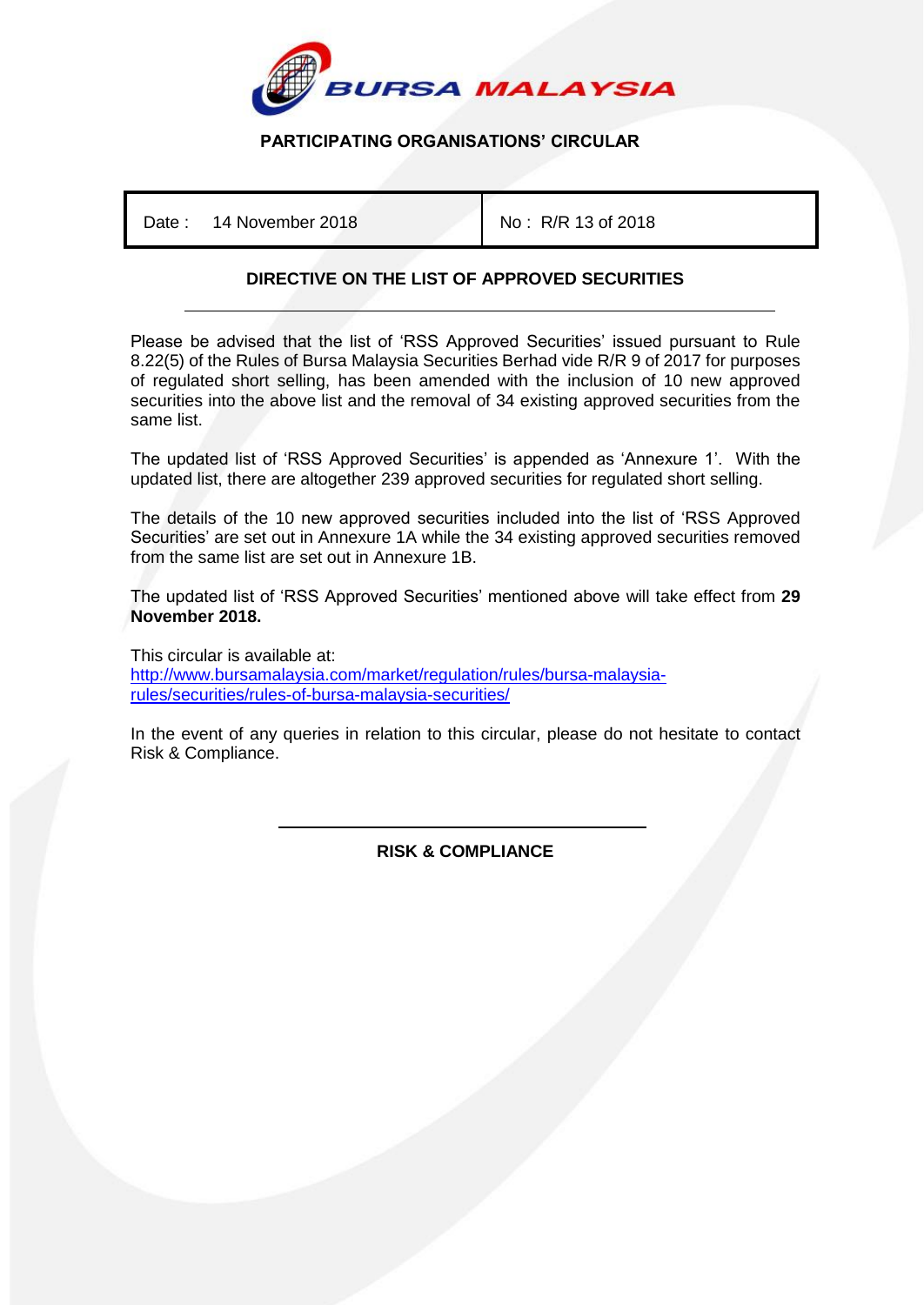| <b>No</b>      | <b>STOCK CODE</b> | <b>STOCK LONG NAME</b>                           | <b>ISIN CODE</b> |
|----------------|-------------------|--------------------------------------------------|------------------|
| 1              | 0021              | <b>GHL SYSTEMS BHD</b>                           | MYQ0021OO004     |
| $\overline{c}$ | 0078              | <b>GD EXPRESS CARRIER BHD</b>                    | MYQ0078OO004     |
| 3              | 0090              | <b>ELSOFT RESEARCH BHD</b>                       | MYQ0090OO009     |
| 4              | 0097              | <b>VITROX CORPORATION BHD</b>                    | MYQ0097OO004     |
| 5              | 0098              | BORNEO AQUA HARVEST BHD                          | MYQ0098OO002     |
| 6              | 0099              | <b>SCICOM (MSC) BHD</b>                          | MYQ0099OO000     |
| $\overline{7}$ | 0101              | TMC LIFE SCIENCES BHD                            | MYQ0101OO004     |
| 8              | 0108              | N2N CONNECT BHD                                  | MYQ0108OO009     |
| 9              | 0127              | <b>JHM CONSOLIDATION BHD</b>                     | MYQ0127OO009     |
| 10             | 0128              | FRONTKEN CORPORATION BHD                         | MYQ0128OO007     |
| 11             | 0138              | MY E.G. SERVICES BHD                             | MYQ0138OO006     |
| 12             | 0162              | IDEAL JACOBS (M) CORPORATION B                   | MYQ0162OO006     |
| 13             | 0166              | <b>INARI AMERTRON BERHAD</b>                     | MYQ0166OO007     |
| 14             | 0172              | <b>OCK GROUP BERHAD</b>                          | MYQ0172OO005     |
| 15             | 1015              | AMMB HOLDINGS BHD                                | MYL1015OO006     |
| 16             | 1023              | CIMB GROUP HOLDINGS BERHAD                       | MYL1023OO000     |
| 17             | 1066              | RHB BANK BERHAD                                  | MYL1066OO009     |
| 18             | 1082              | HONG LEONG FINANCIAL GROUP BHD                   | MYL1082OO006     |
| 19             | 1155              | <b>MALAYAN BANKING BHD</b>                       | MYL1155OO000     |
| 20             | 1163              | ALLIANZ MALAYSIA BHD                             | MYL1163OO004     |
| 21             | 1171              | <b>MALAYSIA BUILDING SOCIETY BHD</b>             | MYL1171OO007     |
| 22             | 1295              | PUBLIC BANK BHD                                  | MYL1295OO004     |
| 23             | 1368              | <b>UEM EDGENTA BERHAD</b>                        | MYL1368OO009     |
| 24             | 1503              | GUOCOLAND (MALAYSIA) BHD                         | MYL1503OO001     |
| 25             | 1562              | BERJAYA SPORTS TOTO BHD                          | MYL1562OO007     |
| 26             | 1589              | <b>ISKANDAR WATERFRONT CITY BERHAD</b>           | MYL1589OO000     |
| 27             | 1619              | DRB-HICOM BHD                                    | MYL1619OO005     |
| 28             | 1651              | MALAYSIAN RESOURCES CORPORATION<br><b>BERHAD</b> | MYL1651OO008     |
| 29             | 1724              | PARAMOUNT CORPORATION BHD                        | MYL1724OO003     |
| 30             | 1818              | BURSA MALAYSIA BHD                               | MYL1818OO003     |
| 31             | 1961              | <b>IOI CORPORATION BHD</b>                       | MYL1961OO001     |
| 32             | 1996              | KRETAM HOLDINGS BHD                              | MYL1996OO007     |
| 33             | 2054              | <b>TDM BHD</b>                                   | MYL2054OO004     |
| 34             | 2127              | <b>COMFORT GLOVES BERHAD</b>                     | MYL2127OO008     |
| 35             | 2194              | MMC CORPORATION BHD                              | MYL2194OO008     |
| 36             | 2216              | <b>IJM PLANTATIONS BHD</b>                       | MYL2216OO009     |
| 37             | 2291              | <b>GENTING PLANTATIONS BERHAD</b>                | MYL2291OO002     |
| 38             | 2445              | KUALA LUMPUR KEPONG BHD                          | MYL2445OO004     |
| 39             | 2488              | ALLIANCE BANK MALAYSIA BERHAD                    | MYL2488OO004     |
| 40             | 2593              | UNITED MALACCA BHD                               | MYL2593OO001     |
| 41             | 2739              | SINO HUA-AN INTERNATIONAL BHD                    | MYL2739OO000     |
| 42             | 2771              | <b>BOUSTEAD HOLDINGS BHD</b>                     | MYL2771OO003     |
| 43             | 2836              | CARLSBERG BREWERY MALAYSIA BHD                   | MYL2836OO004     |
| 44             | 2852              | CAHYA MATA SARAWAK BHD                           | MYL2852OO001     |
| 45             | 3034              | HAP SENG CONSOLIDATED BHD                        | MYL3034OO005     |
|                |                   | PETRON MALAYSIA REFINING &                       |                  |
| 46             | 3042              | <b>MARKETING BERHAD</b>                          | MYL3042OO008     |
| 47             | 3069              | <b>MEGA FIRST CORPORATION BHD</b>                | MYL3069OO001     |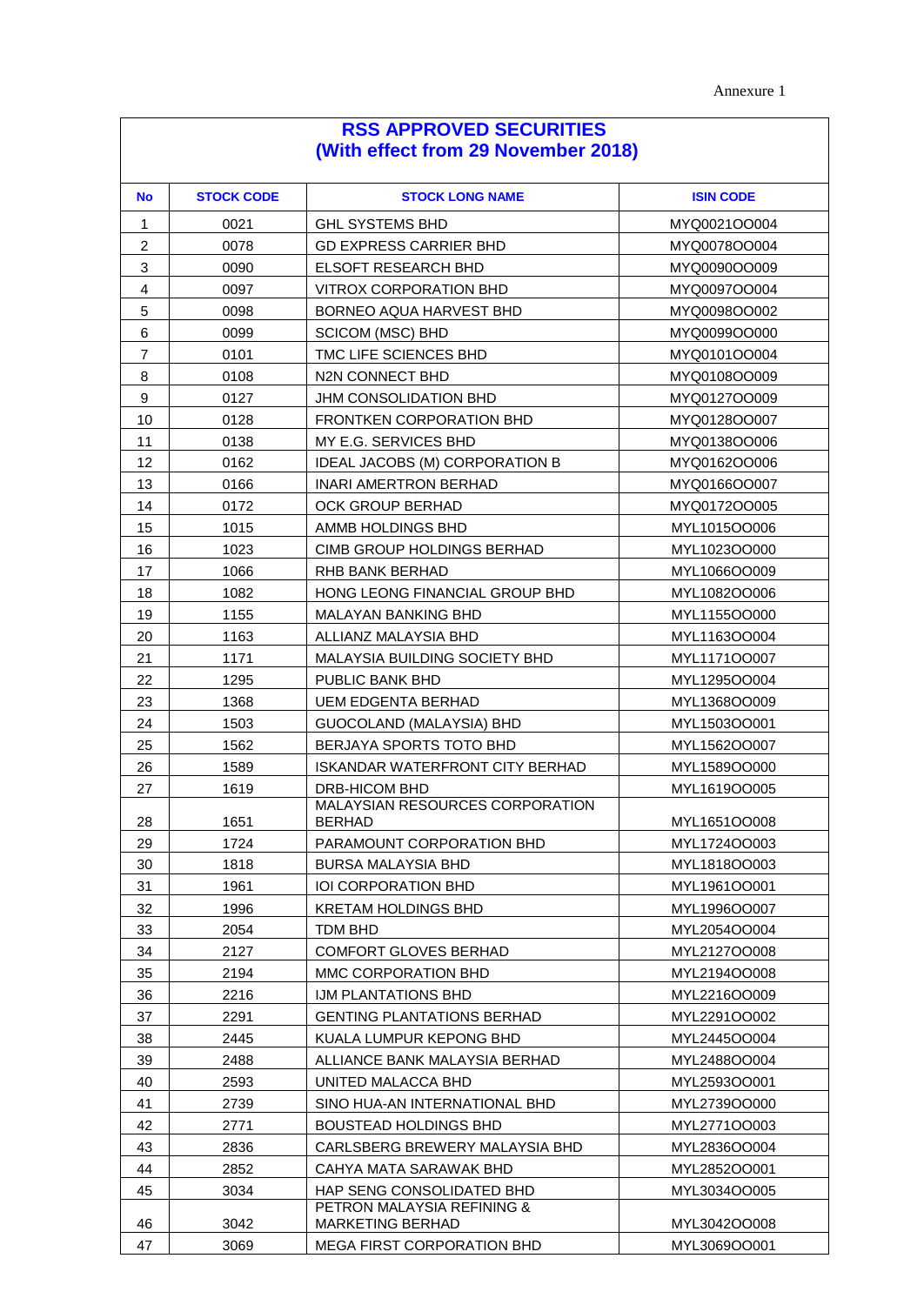| <b>No</b> | <b>STOCK CODE</b> | <b>STOCK LONG NAME</b>                 | <b>ISIN CODE</b> |
|-----------|-------------------|----------------------------------------|------------------|
| 48        | 3158              | YNH PROPERTY BHD                       | MYL3158OO002     |
| 49        | 3174              | <b>LAND &amp; GENERAL BHD</b>          | MYL3174OO009     |
| 50        | 3182              | <b>GENTING BHD</b>                     | MYL3182OO002     |
| 51        | 3204              | <b>GEORGE KENT (M) BHD</b>             | MYL3204OO004     |
| 52        | 3239              | BERJAYA ASSETS BERHAD                  | MYL3239OO000     |
| 53        | 3255              | HEINEKEN MALAYSIA BERHAD               | MYL3255OO006     |
| 54        | 3301              | HONG LEONG INDUSTRIES BHD              | MYL3301OO008     |
| 55        | 3336              | IJM CORPORATION BHD                    | MYL3336OO004     |
| 56        | 3379              | <b>INSAS BHD</b>                       | MYL3379OO004     |
| 57        | 3395              | BERJAYA CORPORATION BHD                | MYL3395OO000     |
| 58        | 3417              | <b>EASTERN &amp; ORIENTAL BHD</b>      | MYL3417OO002     |
| 59        | 3522              | KIAN JOO CAN FACTORY BHD               | MYL3522OO009     |
| 60        | 3565              | <b>WCE HOLDINGS BERHAD</b>             | MYL3565OO008     |
| 61        | 3662              | <b>MALAYAN FLOUR MILLS BHD</b>         | MYL3662OO003     |
| 62        | 3689              | <b>FRASER &amp; NEAVE HOLDINGS BHD</b> | MYL3689OO006     |
| 63        | 3743              | SUNSURIA BERHAD                        | MYL3743OO001     |
| 64        | 3794              | LAFARGE MALAYSIA BERHAD                | MYL3794OO004     |
| 65        | 3859              | <b>MAGNUM BERHAD</b>                   | MYL3859OO005     |
| 66        | 3867              | <b>MALAYSIAN PACIFIC INDUSTRIES</b>    | MYL3867OO008     |
| 67        | 3883              | <b>MUDA HOLDINGS BHD</b>               | MYL3883OO005     |
| 68        | 3891              | MALAYAN UNITED INDUSTRIES BHD          | MYL3891OO008     |
| 69        | 3905              | MULPHA INTERNATIONAL BHD               | MYL3905OO006     |
| 70        | 4006              | ORIENTAL HOLDINGS BHD                  | MYL4006OO002     |
| 71        | 4065              | PPB GROUP BHD                          | MYL4065OO008     |
| 72        | 4162              | BRITISH AMERICAN TOBACCO (M)           | MYL4162OO003     |
| 73        | 4197              | SIME DARBY BHD                         | MYL4197OO009     |
| 74        | 4219              | BERJAYA LAND BHD                       | MYL4219OO001     |
| 75        | 4235              | LION INDUSTRIES CORPORATION            | MYL4235OO007     |
| 76        | 4251              | I-BHD                                  | MYL4251OO004     |
| 77        | 4324              | HENGYUAN REFINING COMPANY BERHAD       | MYL4324OO009     |
| 78        | 4383              | JAYA TIASA HOLDINGS BHD                | MYL4383OO005     |
| 79        | 4405              | TAN CHONG MOTOR HOLDINGS BHD           | MYL4405OO006     |
| 80        | 4456              | DAGANG NEXCHANGE BERHAD                | MYL4456OO009     |
| 81        | 4502              | <b>MEDIA PRIMA BHD</b>                 | MYL4502OO000     |
| 82        | 4588              | UMW HOLDINGS BHD                       | MYL4588OO009     |
| 83        | 4634              | POS MALAYSIA BHD                       | MYL4634OO001     |
| 84        | 4677              | <b>YTL CORPORATION BHD</b>             | MYL4677OO000     |
| 85        | 4707              | NESTLE (M) BHD                         | MYL4707OO005     |
| 86        | 4715              | <b>GENTING MALAYSIA BERHAD</b>         | MYL4715OO008     |
| 87        | 4723              | JAKS RESOURCES BERHAD                  | MYL4723OO002     |
| 88        | 4731              | <b>SCIENTEX BERHAD</b>                 | MYL4731OO005     |
| 89        | 4863              | <b>TELEKOM MALAYSIA BHD</b>            | MYL4863OO006     |
| 90        | 4898              | TA ENTERPRISE BHD                      | MYL4898OO002     |
| 91        | 5005              | UNISEM (M) BHD                         | MYL5005OO003     |
| 92        | 5012              | TA ANN HOLDINGS BHD                    | MYL5012OO009     |
| 93        | 5014              | <b>MALAYSIA AIRPORTS HOLDINGS BHD</b>  | MYL5014OO005     |
| 94        | 5024              | HUP SENG INDUSTRIES BHD                | MYL5024OO004     |
| 95        | 5027              | KIM LOONG RESOURCES BHD                | MYL5027OO007     |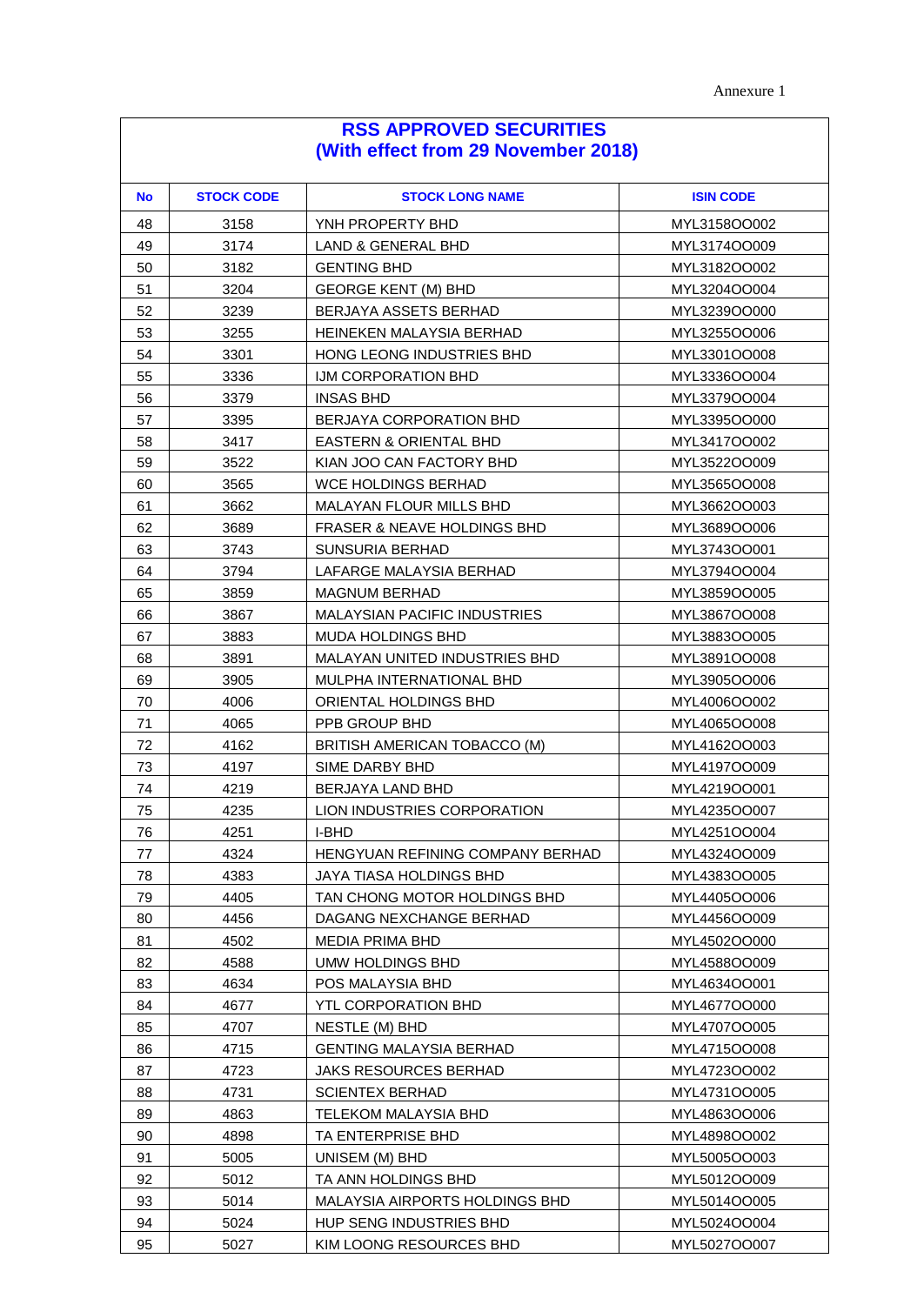| <b>No</b> | <b>STOCK CODE</b> | <b>STOCK LONG NAME</b>             | <b>ISIN CODE</b> |
|-----------|-------------------|------------------------------------|------------------|
| 96        | 5031              | TIME DOTCOM BHD                    | MYL5031OO009     |
| 97        | 5038              | <b>KSL HOLDINGS BHD</b>            | MYL5038OO004     |
| 98        | 5053              | OSK HOLDINGS BHD                   | MYL5053OO003     |
| 99        | 5066              | NTPM HOLDINGS BHD                  | MYL5066OO005     |
| 100       | 5071              | COASTAL CONTRACTS BHD              | MYL5071OO005     |
| 101       | 5072              | <b>HIAP TECK VENTURE BHD</b>       | MYL5072OO003     |
| 102       | 5077              | <b>MALAYSIAN BULK CARRIERS BHD</b> | MYL5077OO002     |
| 103       | 5090              | MEDIA CHINESE INTERNATIONAL LT     | BMG5959D1048     |
| 104       | 5099              | AIRASIA GROUP BERHAD               | MYL5099OO006     |
| 105       | 5102              | <b>GUAN CHONG BHD</b>              | MYL5102OO008     |
| 106       | 5106              | <b>AXIS REITS</b>                  | MYL5106TO008     |
| 107       | 5109              | YTL HOSPITALITY REIT               | MYL5109TO002     |
| 108       | 5112              | TH PLANTATIONS BHD                 | MYL5112OO007     |
| 109       | 5116              | AL-AQAR HEALTHCARE REIT            | MYL5116TO007     |
| 110       | 5121              | <b>HEKTAR REITS</b>                | MYL5121TO007     |
| 111       | 5123              | <b>MRCB-QUILL REIT</b>             | MYL5123TO003     |
| 112       | 5126              | SARAWAK OIL PALMS BHD              | MYL5126OO007     |
| 113       | 5131              | <b>ZHULIAN CORPORATION BHD</b>     | MYL5131OO007     |
| 114       | 5138              | HAP SENG PLANTATIONS HOLDINGS      | MYL5138OO002     |
| 115       | 5139              | AEON CREDIT SERVICE (M) BHD        | MYL5139OO000     |
| 116       | 5141              | DAYANG ENTERPRISE HOLDINGS BHD     | MYL5141OO006     |
| 117       | 5142              | WAH SEONG CORPORATION BHD          | MYL5142OO004     |
| 118       | 5143              | LUXCHEM CORPORATION BHD            | MYL5143OO002     |
| 119       | 5148              | <b>UEM SUNRISE BERHAD</b>          | MYL5148OO001     |
| 120       | 5158              | TA GLOBAL BHD                      | MYL5158OO000     |
| 121       | 5161              | <b>JCY INTERNATIONAL BERHAD</b>    | MYL5161OO004     |
| 122       | 5168              | HARTALEGA HOLDINGS BHD             | MYL5168OO009     |
| 123       | 5176              | SUNWAY REAL ESTATE INVT TRUST      | MYL5176TO001     |
| 124       | 5180              | CAPITALAND MALAYSIA MALL TRUST     | MYL5180TO003     |
| 125       | 5182              | <b>MCT BERHAD</b>                  | MYL5182OO000     |
| 126       | 5183              | PETRONAS CHEMICALS GROUP BHD       | MYL5183OO008     |
| 127       | 5184              | <b>CYPARK RESOURCES BERHAD</b>     | MYL5184OO006     |
| 128       | 5185              | AFFIN BANK BERHAD                  | MYL5185OO003     |
| 129       | 5186              | MALAYSIA MARINE AND HEAVY ENG      | MYL5186OO001     |
| 130       | 5196              | BERJAYA FOOD BERHAD                | MYL5196OO000     |
| 131       | 5199              | <b>HIBISCUS PETROLEUM BHD</b>      | MYL5199OO004     |
| 132       | 5200              | UOA DEVELOPMENT BERHAD             | MYL5200OO000     |
| 133       | 5202              | MSM MALAYSIA HOLDINGS BERHAD       | MYL5202OO006     |
| 134       | 5204              | PRESTARIANG BERHAD                 | MYL5204OO002     |
| 135       | 5205              | EVERSENDAI CORPORATION BERHAD      | MYL5205OO009     |
| 136       | 5209              | <b>GAS MALAYSIA BERHAD</b>         | MYL5209OO001     |
| 137       | 5210              | <b>BUMI ARMADA BERHAD</b>          | MYL5210OO009     |
| 138       | 5211              | SUNWAY BERHAD                      | MYL5211OO007     |
| 139       | 5212              | PAVILION REAL ESTATE INV TRUST     | MYL5212TO004     |
| 140       | 5216              | DATASONIC GROUP BERHAD             | MYL5216OO006     |
| 141       | 5218              | SAPURA ENERGY BERHAD               | MYL5218OO002     |
| 142       | 5219              | PESTECH INTERNATIONAL BERHAD       | MYL5219OO000     |
| 143       | 5225              | IHH HEALTHCARE BERHAD              | MYL5225OO007     |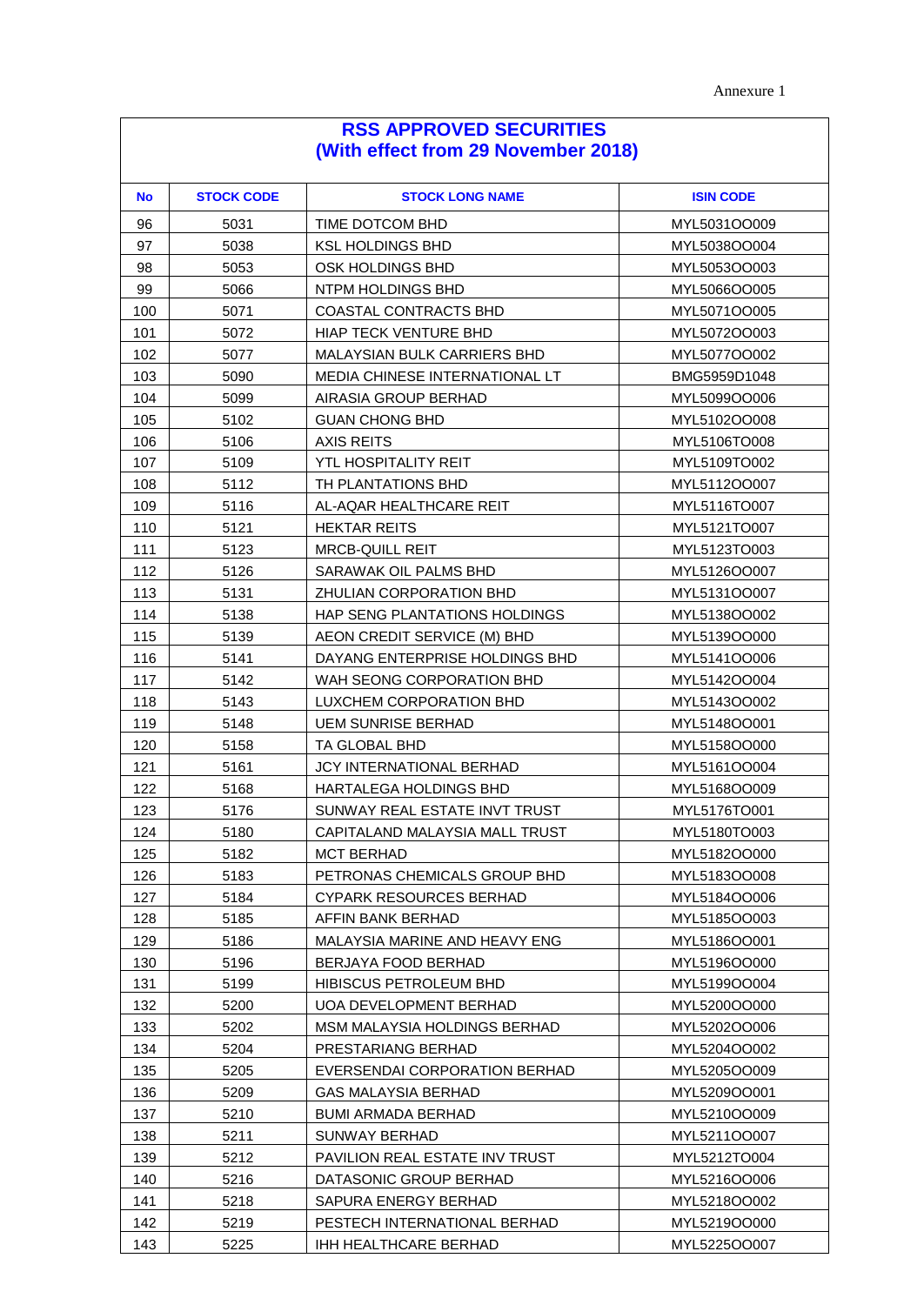| <b>No</b> | <b>STOCK CODE</b> | <b>STOCK LONG NAME</b>                              | <b>ISIN CODE</b> |
|-----------|-------------------|-----------------------------------------------------|------------------|
| 144       | 5226              | <b>GABUNGAN AQRS BERHAD</b>                         | MYL5226OO005     |
| 145       | 5227              | IGB REAL ESTATE INV TRUST                           | MYL5227TO002     |
| 146       | 5230              | TUNE PROTECT GROUP BERHAD                           | MYL5230OO007     |
| 147       | 5236              | <b>MATRIX CONCEPTS HOLDINGS BHD</b>                 | MYL5236OO004     |
| 148       | 5237              | <b>MPHB Capital Berhad</b>                          | MYL5237OO002     |
| 149       | 5238              | AIRASIA X BERHAD                                    | MYL5238OO000     |
| 150       | 5243              | VELESTO ENERGY BERHAD                               | MYL5243OO000     |
| 151       | 5246              | <b>WESTPORTS HOLDINGS BERHAD</b>                    | MYL5246OO003     |
| 152       | 5247              | <b>KAREX BERHAD</b>                                 | MYL5247OO001     |
| 153       | 5248              | BERMAZ AUTO BERHAD                                  | MYL5248OO009     |
| 154       | 5249              | <b>IOI PROPERTIES GROUP BERHAD</b>                  | MYL5249OO007     |
| 155       | 5253              | ECONPILE HOLDINGS BHD                               | MYL5253OO009     |
| 156       | 5254              | <b>BOUSTEAD PLANTATIONS BHD</b>                     | MYL5254OO007     |
| 157       | 5258              | <b>BIMB HOLDINGS BHD</b>                            | MYL5258OO008     |
| 158       | 5263              | SUNWAY CONSTRUCTION GROUP BERHAD                    | MYL5263OO008     |
| 159       | 5264              | <b>MALAKOFF CORPORATION BERHAD</b>                  | MYL5264OO006     |
| 160       | 5272              | RANHILL HOLDINGS BERHAD                             | MYL5272OO009     |
| 161       | 5275              | <b>MYNEWS HOLDINGS BERHAD</b>                       | MYL5275OO002     |
| 162       | 5279              | SERBA DINAMIK HOLDINGS BERHAD                       | MYL5279OO004     |
| 163       | 5283              | ECO WORLD INTERNATIONAL BERHAD                      | MYL5283OO006     |
| 164       | 5285              | SIME DARBY PLANTATION BERHAD                        | MYL5285OO001     |
| 165       | 5288              | SIME DARBY PROPERTY BERHAD                          | MYL5288OO005     |
| 166       | 5347              | <b>TENAGA NASIONAL BHD</b>                          | MYL5347OO009     |
| 167       | 5398              | <b>GAMUDA BHD</b>                                   | MYL5398OO002     |
| 168       | 5401              | TROPICANA CORPORATION BERHAD                        | MYL5401OO004     |
| 169       | 5517              | SHANGRI-LA HOTELS (M) BHD                           | MYL5517OO007     |
| 170       | 5606              | <b>IGB BERHAD</b>                                   | MYL5606OO008     |
| 171       | 5657              | PARKSON HOLDINGS BHD                                | MYL5657OO001     |
| 172       | 5665              | SOUTHERN STEEL BHD                                  | MYL5665OO004     |
| 173       | 5681              | PETRONAS DAGANGAN BHD                               | MYL5681OO001     |
| 174       | 5703              | MUHIBBAH ENGINEERING (M) BHD                        | MYL5703OO003     |
| 175       | 5819              | <b>HONG LEONG BANK BHD</b>                          | MYL5819OO007     |
| 176       | 5843              | KUMPULAN PERANGSANG SELANGOR                        | MYL5843OO007     |
| 177       | 5878              | KPJ HEALTHCARE BHD                                  | MYL5878OO003     |
| 178       | 5983              | <b>MBM RESOURCES BHD</b>                            | MYL5983OO001     |
| 179       | 6012              | <b>MAXIS BERHAD</b>                                 | MYL6012OO008     |
| 180       | 6033              | PETRONAS GAS BHD                                    | MYL6033OO004     |
| 181       | 6084              | STAR MEDIA GROUP BERHAD                             | MYL6084OO007     |
| 182       | 6114              | <b>MKH BERHAD</b>                                   | MYL6114OO002     |
| 183       | 6139              | SYARIKAT TAKAFUL MALAYSIA KELUARGA<br><b>BERHAD</b> | MYL6139OO009     |
| 184       | 6181              | <b>MALTON BHD</b>                                   | MYL6181OO001     |
| 185       | 6238              | <b>HOCK SENG LEE BHD</b>                            | MYL6238OO009     |
| 186       | 6399              | ASTRO MALAYSIA HOLDINGS BERHAD                      | MYL6399OO009     |
| 187       | 6459              | MNRB HOLDINGS BHD                                   | MYL6459OO001     |
| 188       | 6483              | KENANGA INVESTMENT BANK BERHAD                      | MYL6483OO001     |
| 189       | 6556              | ANN JOO RESOURCES BHD                               | MYL6556OO004     |
| 190       | 6599              | AEON CO. (M) BHD                                    | MYL6599OO004     |
| 191       | 6645              | LINGKARAN TRANS KOTA HOLDINGS                       | MYL6645OO005     |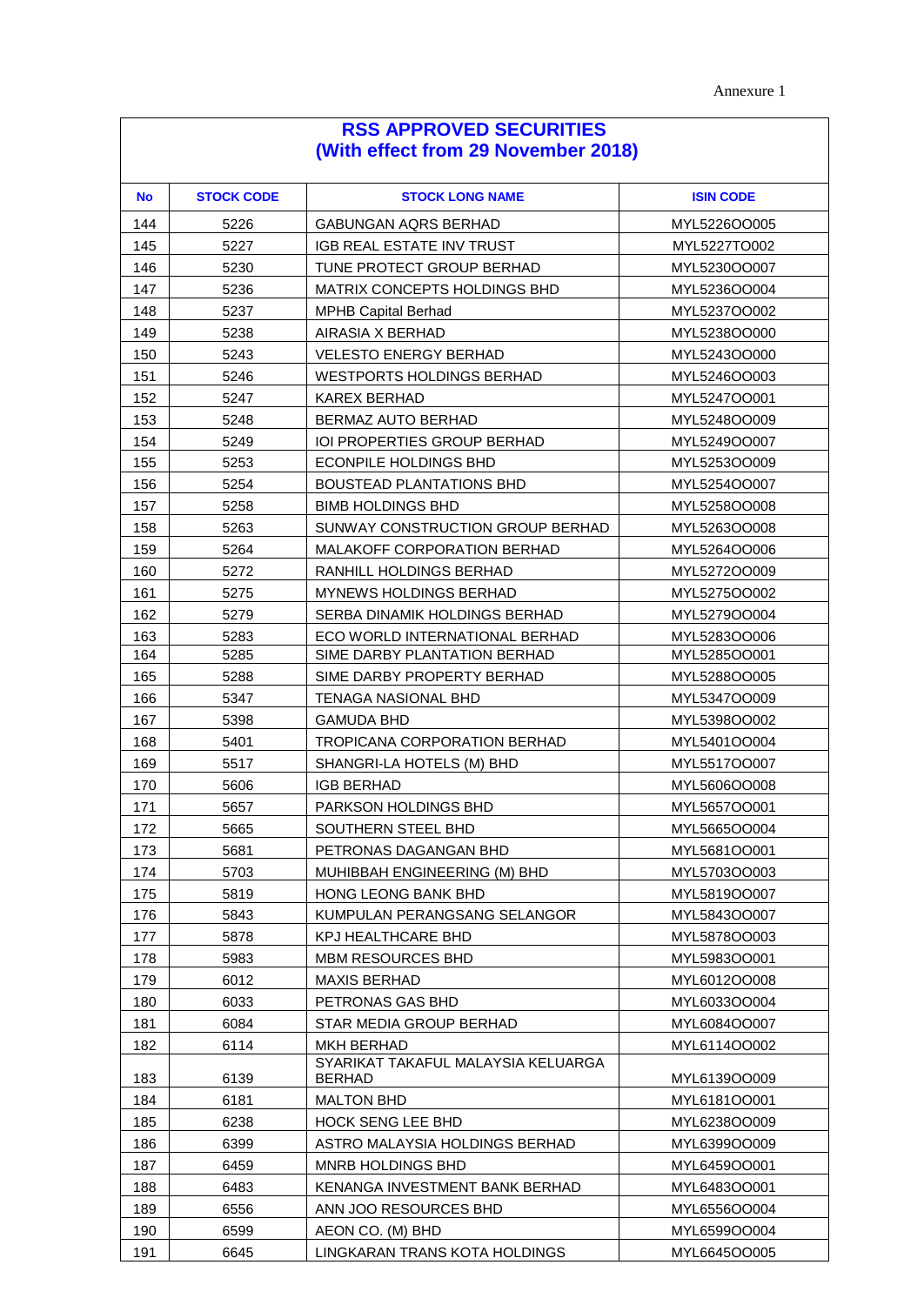| <b>No</b> | <b>STOCK CODE</b> | <b>STOCK LONG NAME</b>                          | <b>ISIN CODE</b> |
|-----------|-------------------|-------------------------------------------------|------------------|
| 192       | 6742              | YTL POWER INTERNATIONAL BHD                     | MYL6742OO000     |
| 193       | 6888              | AXIATA GROUP BERHAD                             | MYL6888OO001     |
| 194       | 6947              | DIGI.COM BHD                                    | MYL6947OO005     |
| 195       | 6963              | <b>V.S INDUSTRY BHD</b>                         | MYL6963OO002     |
| 196       | 7022              | <b>GLOBETRONICS TECHNOLOGY BHD</b>              | MYL7022OO006     |
| 197       | 7035              | <b>CCK CONSOLIDATED HOLDINGS BHD</b>            | MYL7035OO008     |
| 198       | 7036              | BORNEO OIL BHD                                  | MYL7036OO006     |
| 199       | 7052              | <b>PADINI HOLDINGS BHD</b>                      | MYL7052OO003     |
| 200       | 7070              | <b>VIZIONE HOLDINGS BERHAD</b>                  | MYL7070OO005     |
| 201       | 7076              | CB INDUSTRIAL PRODUCT HOLDING                   | MYL7076OO002     |
| 202       | 7081              | PHARMANIAGA BHD                                 | MYL7081OO002     |
| 203       | 7084              | QL RESOURCES BHD                                | MYL7084OO006     |
| 204       | 7087              | <b>MAGNI-TECH INDUSTRIES BHD</b>                | MYL7087OO009     |
| 205       | 7089              | LII HEN INDUSTRIES BHD                          | MYL7089OO005     |
| 206       | 7095              | P.I.E. INDUSTRIAL BHD                           | MYL7095OO002     |
| 207       | 7100              | UCHI TECHNOLOGIES BHD                           | MYL7100OO000     |
| 208       | 7106              | SUPERMAX CORPORATION BHD                        | MYL7106OO007     |
| 209       | 7113              | TOP GLOVE CORPORATION BHD                       | MYL7113OO003     |
| 210       | 7148              | <b>CCM DUOPHARMA BIOTECH BHD</b>                | MYL7148OO009     |
| 211       | 7153              | KOSSAN RUBBER INDUSTRIES BHD                    | MYL7153OO009     |
| 212       | 7155              | <b>SKP RESOURCES BHD</b>                        | MYL7155OO004     |
| 213       | 7160              | PENTAMASTER CORPORATION BHD                     | MYL7160OO004     |
| 214       | 7161              | KERJAYA PROSPEK GROUP BERHAD                    | MYL7161OO002     |
| 215       | 7164              | <b>KNM GROUP BHD</b>                            | MYL7164OO006     |
| 216       | 7172              | PMB TECHNOLOGY BHD                              | MYL7172OO009     |
| 217       | 7204              | D&O GREEN TECHNOLOGIES BERHAD                   | MYL7204OO000     |
| 218       | 7205              | COCOALAND HOLDINGS BHD                          | MYL7205OO007     |
| 219       | 7212              | <b>DESTINI BERHAD</b>                           | MYL7212OO003     |
| 220       | 7216              | KAWAN FOOD BHD                                  | MYL7216OO004     |
| 221       | 7229              | FAVELLE FAVCO BHD                               | MYL7229OO007     |
| 222       | 7231              | WELLCALL HOLDINGS BHD                           | MYL7231OO003     |
| 223       | 7237              | POWER ROOT BERHAD                               | MYL7237OO000     |
| 224       | 7277              | <b>DIALOG GROUP BHD</b>                         | MYL7277OO006     |
| 225       | 7293              | YINSON HOLDINGS BHD                             | MYL7293OO003     |
| 226       | 7668              | HAI-O ENTERPRISE BHD                            | MYL7668OO006     |
| 227       | 8176              | ATA IMS BERHAD                                  | MYL8176OO009     |
| 228       | 8206              | ECO WORLD DEVELOPMENT GROUP<br><b>BERHAD</b>    | MYL8206OO004     |
| 229       | 8524              | TALIWORKS CORPORATION BHD                       | MYL8524OO000     |
| 230       | 8583              | <b>MAH SING GROUP BHD</b>                       | MYL8583OO006     |
| 231       | 8621              | LPI CAPITAL BHD                                 | MYL8621OO004     |
| 232       | 8664              | SP SETIA BHD                                    | MYL8664OO004     |
| 233       | 8869              | PRESS METAL ALUMINIUM HOLDINGS<br><b>BERHAD</b> | MYL8869OO009     |
| 234       | 8877              | <b>EKOVEST BHD</b>                              | MYL8877OO002     |
| 235       | 9059              | TSH RESOURCES BHD                               | MYL9059OO006     |
| 236       | 9296              | RCE CAPITAL BHD                                 | MYL9296OO004     |
| 237       | 9741              | ROHAS TECNIC BERHAD                             | MYL9741OO009     |
| 238       | 9792              | <b>SEG INTERNATIONAL BHD</b>                    | MYL9792OO002     |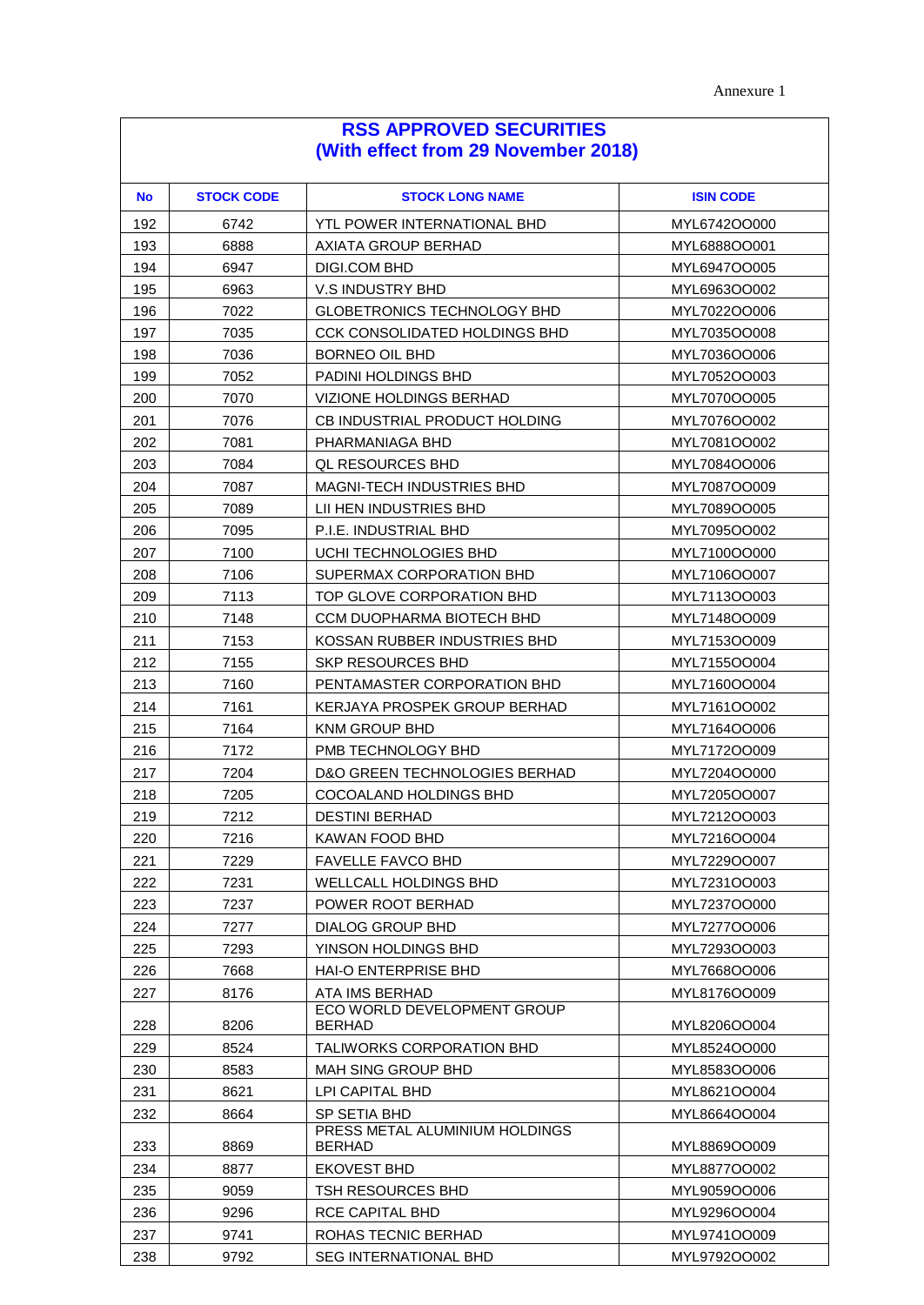Annexure 1

| <b>RSS APPROVED SECURITIES</b><br>(With effect from 29 November 2018) |                                                                 |  |  |  |  |
|-----------------------------------------------------------------------|-----------------------------------------------------------------|--|--|--|--|
| <b>No</b>                                                             | <b>STOCK CODE</b><br><b>STOCK LONG NAME</b><br><b>ISIN CODE</b> |  |  |  |  |
| 239                                                                   | KLCC PROP&REITS-STAPLED SEC<br>5235SS<br>MYL5235SS008           |  |  |  |  |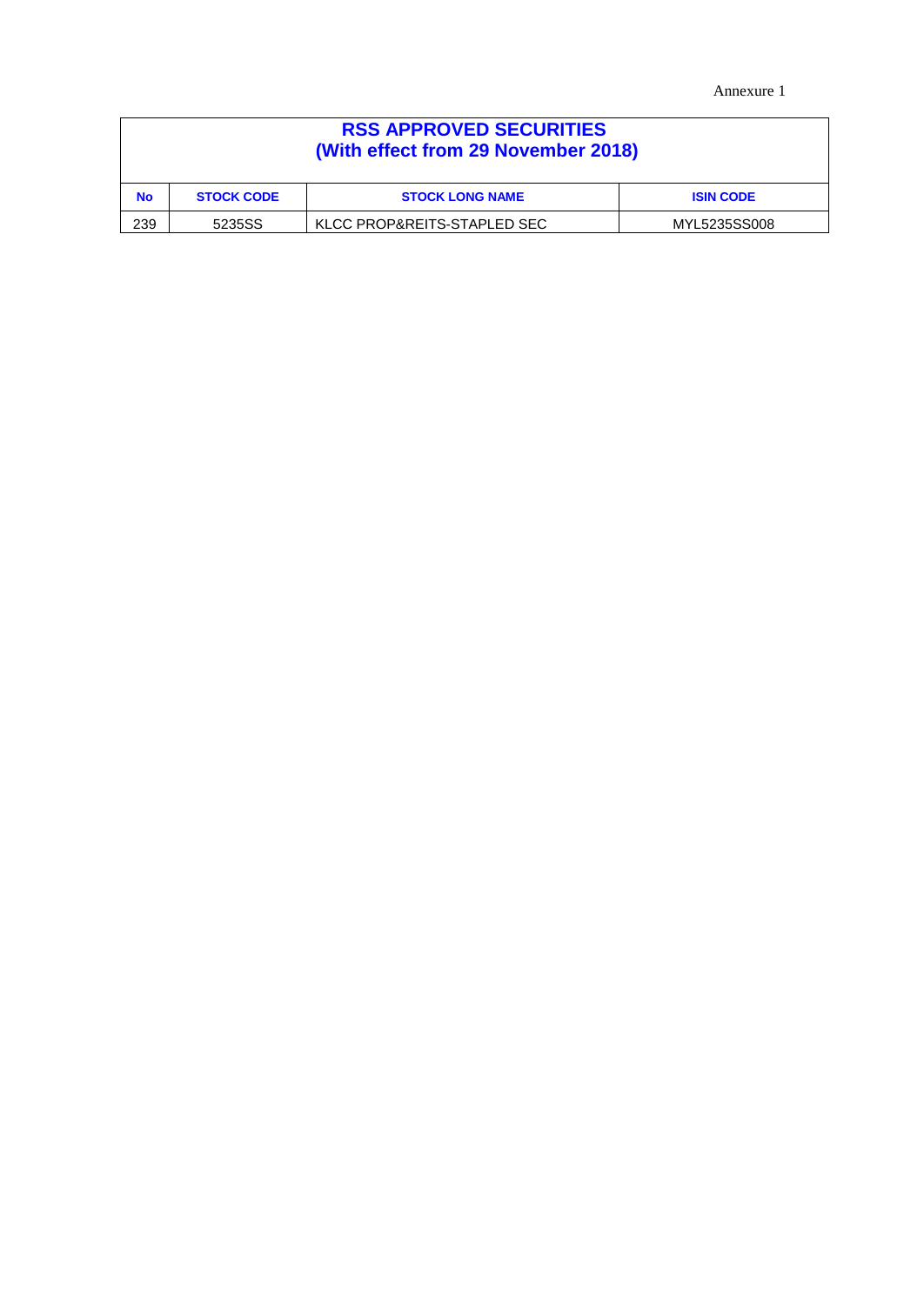| <b>RSS - INCLUSION LIST</b><br>(With effect from 29 November 2018) |                   |                                      |                  |
|--------------------------------------------------------------------|-------------------|--------------------------------------|------------------|
| <b>No</b>                                                          | <b>STOCK CODE</b> | <b>STOCK LONG NAME</b>               | <b>ISIN CODE</b> |
| 1                                                                  | 0108              | N2N CONNECT BHD                      | MYQ0108OO009     |
| 2                                                                  | 0128              | <b>FRONTKEN CORPORATION BHD</b>      | MYQ0128OO007     |
| 3                                                                  | 0162              | IDEAL JACOBS (M) CORPORATION B       | MYQ0162OO006     |
| 4                                                                  | 2593              | UNITED MALACCA BHD                   | MYL2593OO001     |
| 5                                                                  | 3883              | <b>MUDA HOLDINGS BHD</b>             | MYL3883OO005     |
| 6                                                                  | 6483              | KENANGA INVESTMENT BANK BERHAD       | MYL6483OO001     |
| 7                                                                  | 7035              | <b>CCK CONSOLIDATED HOLDINGS BHD</b> | MYL7035OO008     |
| 8                                                                  | 7070              | <b>VIZIONE HOLDINGS BERHAD</b>       | MYL7070OO005     |
| 9                                                                  | 7081              | PHARMANIAGA BHD                      | MYL7081OO002     |
| 10                                                                 | 7172              | PMB TECHNOLOGY BHD                   | MYL7172OO009     |